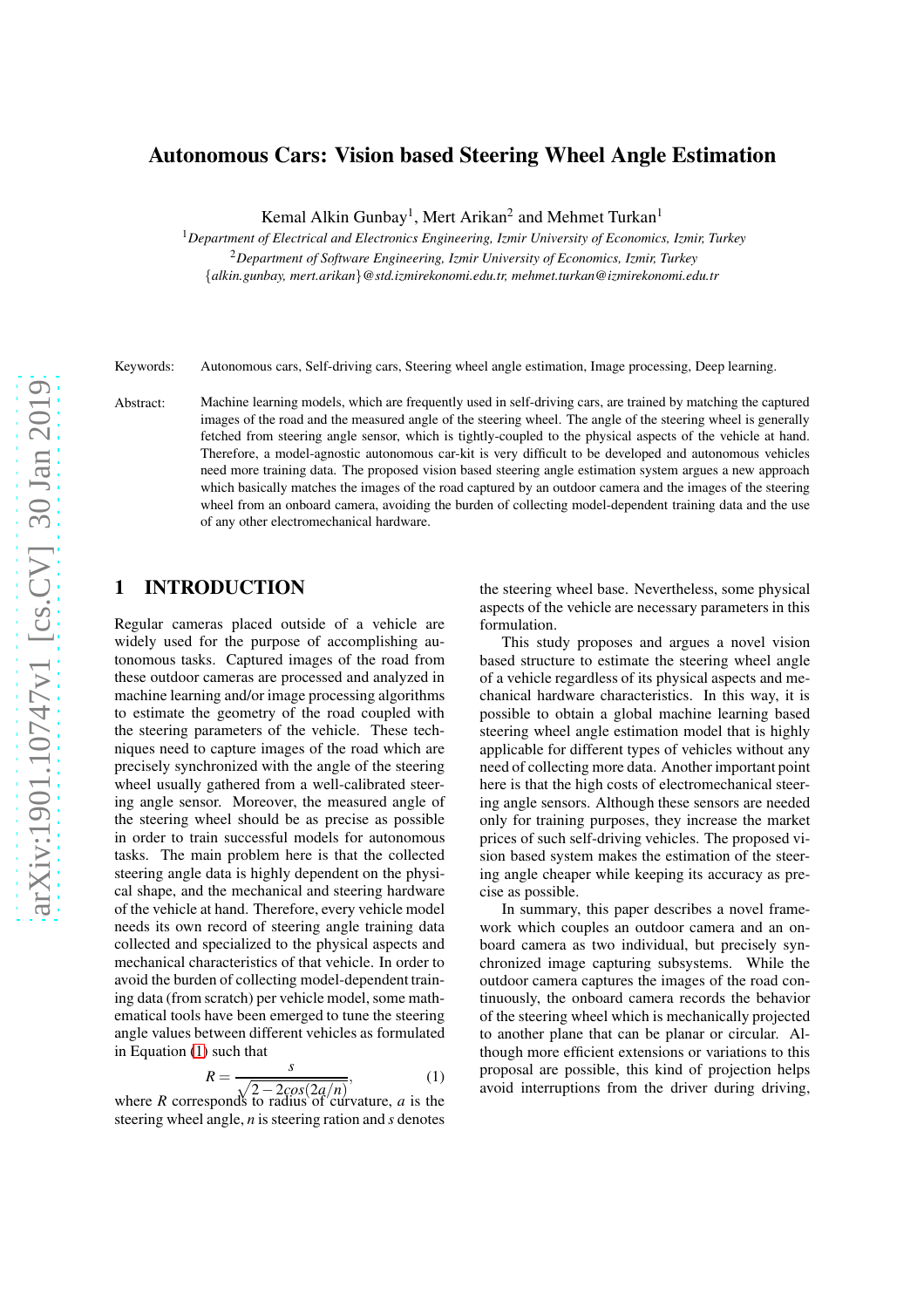hence provides the continuum of the steering wheel capturing subsystem. In the machine learning part, this study offers training the state-of-the-art machine learning models, namely convolutional neural networks (CNNs), for the purpose of improving the efficiency of self-driving vehicles by means of these aforementioned image capturing subsystems, rather than using of any other electromechanical hardware. It is worth noting here that, CNNs are widely used in industry for very broad range of practical modeling purposes. Hence, the proposed system in this paper is also based on CNNs, although this framework needs collecting enormous numbers of training images of the road and synchronized data for the steering angle information.

This paper is organized as follows. Section 2 first reviews the literature and discusses the similarities and differences between currently existing studies and the proposed framework. Then, Section 3 explains the proposed system and details its working principles. Finally, Section 4 concludes the paper.

## 2 LITERATURE REVIEW

There are implementations in literature in which the captured images of the steering wheel of a vehicle are processed via image processing techniques for different purposes. These implementations generally use common image processing algorithms instead of machine learning models which are indeed more convenient for real-time purposes. Basically, regular image processing techniques, which use predefined filters, are slower than machine learning models using those filters at an optimum level. In the last decade, deep neural networks (deep learning) as improved versions of artificial neural networks have become very popular in academic and industrial applications of machine learning for object classification and recognition, (biomedical) image and video analysis, speech and natural language processing, and face detection and recognition. A specific and indeed very successful application of deep neural networks, namely CNNs are widely used and mostly applied to analyze visual contents. CNNs automatically extract hierarchical attributes (features) from visual datasets in large volumes with parallel calculation using GPUs, and there is huge amount of research going on for possible practical applications of CNNs together with serious industry investments.

For the purpose of successful self-driving cars, many researchers focused on estimating the steering angle from the road images by using one or more cameras. There is a successful example of machine learning application which uses CNNs to estimate the geometry of the road accomplished by a research group for DARPA's self driving car project in (Bojarski et al., 2016). Unlike all other studies, they are actually estimating curvature of the road and converting it into steering angle form. Even though, this method seems like a solution to the problem of physical shape dependency, they still have to convert curvature of the road to the steering angle which requires dimensions of the car as variables.

Similarly, the system in (Meganathan et al., 2018) estimates the steering angle for self-driving cars by using processed images of the road region captured by a camera. The proposed system is close to the idea of this paper in terms of estimating steering angle but their system is based on basic computer vision techniques, which is not optimized as in CNNs. Here, the main problem still persists as their proposed system of estimating the steering angle depends on physical shape of the car, hence this is yet another modeldependent application.

Some of other studies in literature are also aimed at capturing the steering angle for a number of purposes. One of the similar applications to the proposed system in this paper is the training of a steering wheel for medical purposes described in (Lee et al., 2012). Their system consists of several subsystems including an image capturing subsystem. A monochrome camera captures images of the steering wheel and sends them to a PC. Their purpose is to develop a measurement system to easily analyze attributes of movement pattern for a steering exercise, which is a training session for patients of any brain injury. Hence, this study only aims at comparing the position of the steering wheel to other acquired data.

There are also papers and developed methods those use an onboard camera in the vehicle for many variety of reasons. As an example study in (Coetzer and Hancke, 2011), a camera that is mounted inside the car records the face of the driver for monitoring the fatigue level through detecting and analyzing the eyes of the driver. In a similar work in (Ahmed et al., 2014), a system is described using an onboard camera to detect the face of the driver to determine whether the driver is focused or not, by applying image processing techniques. Strangely, this system do not utilize any neural networks model. An earlier work in (Ribaric et al., 2010) indeed develops a similar system to detect the fatigue level of the driver by using CNNs to successfully estimate angle of the head rotation of the driver. Another study described in (Pyo and Kim, 2017) illustrates that with CNNs, it is possible to measure angle of an object very precisely by using a camera. According to their reported results, they obtain an estimation accuracy of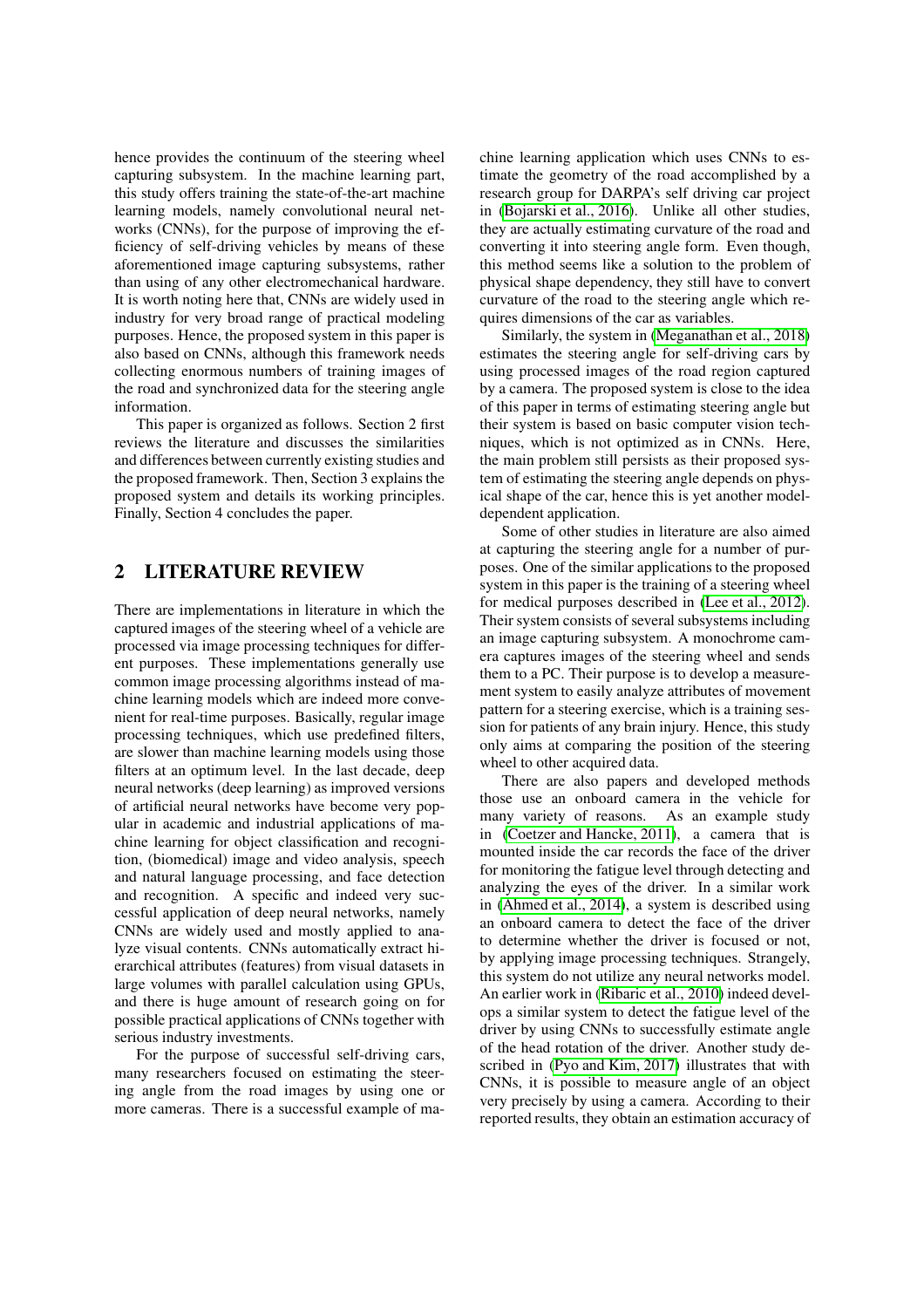

Figure 1: The electrical car designed and manufactured in our university that will serve a basis for a testing framework of the proposed system.

the rotation angle of an object less than 0.154 degrees. Additionally in (Lu et al., 2010), authors successfully measure distance and inclination angle of an object using a camera.

In addition to the camera based steering angle measurement or estimation systems, there are a wide range of sensor based techniques. One of the modern systems that is based on Giant Magnetic Resistance (GMR) sensors (Zacharia et al., 2017) claims that one can measure the steering wheel angle reliably. There are a few more applications with GMR as in (Xiao, 2016). Both of these sensor based methods can measure the steering wheel angle with high precision only when these sensors are well-calibrated and the measured angle values still depend on the mechanical parts and characteristics of the vehicle.

To summarize here, to the best of our knowledge, there is no any similar application to the proposed idea of this position paper. There are indeed systems which suggest using an onboard camera for different purposes, but not for the purpose of estimating the steering wheel angle. Moreover, this framework offers a novel idea of coupling an outdoor camera (road images) with the onboard camera (steering wheel related images) in order to develop a vehicleindependent CNNs model for extending the capability of autonomous cars. Note also that there are successful applications, as mentioned above, demonstrating that the goal of the proposed framework is highly possible to achieve, and the result will be very useful for both driver assistance and self-driving systems.

### 3 METHODOLOGY

The main aim is to estimate the steering wheel angle by means of an onboard camera instead of using a steering angle sensor. To accomplish this task, images of the steering wheel needs to be captured by the onboard camera which is precisely synchronized with an outdoor camera that is responsible of capturing road images. These two image capturing subsystems need to be reliable, accurate, precise and continuous while collecting the training data.

To build a prototype system, the electrical car designed and manufactured in our university as illustrated in Figure 1 is taken as a basis for the development and testing framework. The remaining part of this section explains the proposed system in terms of its mechanical components, as well as image capturing and machine learning parts, and details the current development state and working principles.

#### 3.1 Mechanical Components

It is very important to provide the continuity of image capturing subsystems without any interruptions. The outdoor camera system needs to capture the images of the road, and the onboard camera system needs to record the behavior of the steering wheel. While more efficient variations to this current state are possible, the behavior of the steering wheel is mechanically projected to another plane that is linear. Nevertheless, this kind of projection helps avoid interruptions from the driver during driving, hence provides the continuum of the steering wheel capturing subsystem. So, the rotary motion of the steering wheel is converted into a linear motion by means a simple mechanical part as demonstrated in Figure 2. In these mechanical drawings, a timing belt and two pulleys are illustrated. One of the pulleys is co-central with the steering wheel, and the other one allows to build a co-central and freely movable motion converter. This converter projects 360 degrees to transfer the full motion of the steering wheel, through the lever arm of the converter which periodically traces in horizontal axes. A prototype motion converter has been printed for this purpose and connected to the steering wheel, see Figure 3. Note also that there is a marker located on the edge of the lever arm of the converter.

#### 3.2 Image Capturing Subsystems

In the current prototype, outdoor camera with a gimbal is located on the engine bonnet and the onboard camera is mounted inside where the field of view of this camera entirely covers the linear motion of the converter as shown in Figure 4. While capturing the images of the road from the outdoor camera, the motion of converter is recorded by the onboard camera. To collect synchronized training data from these two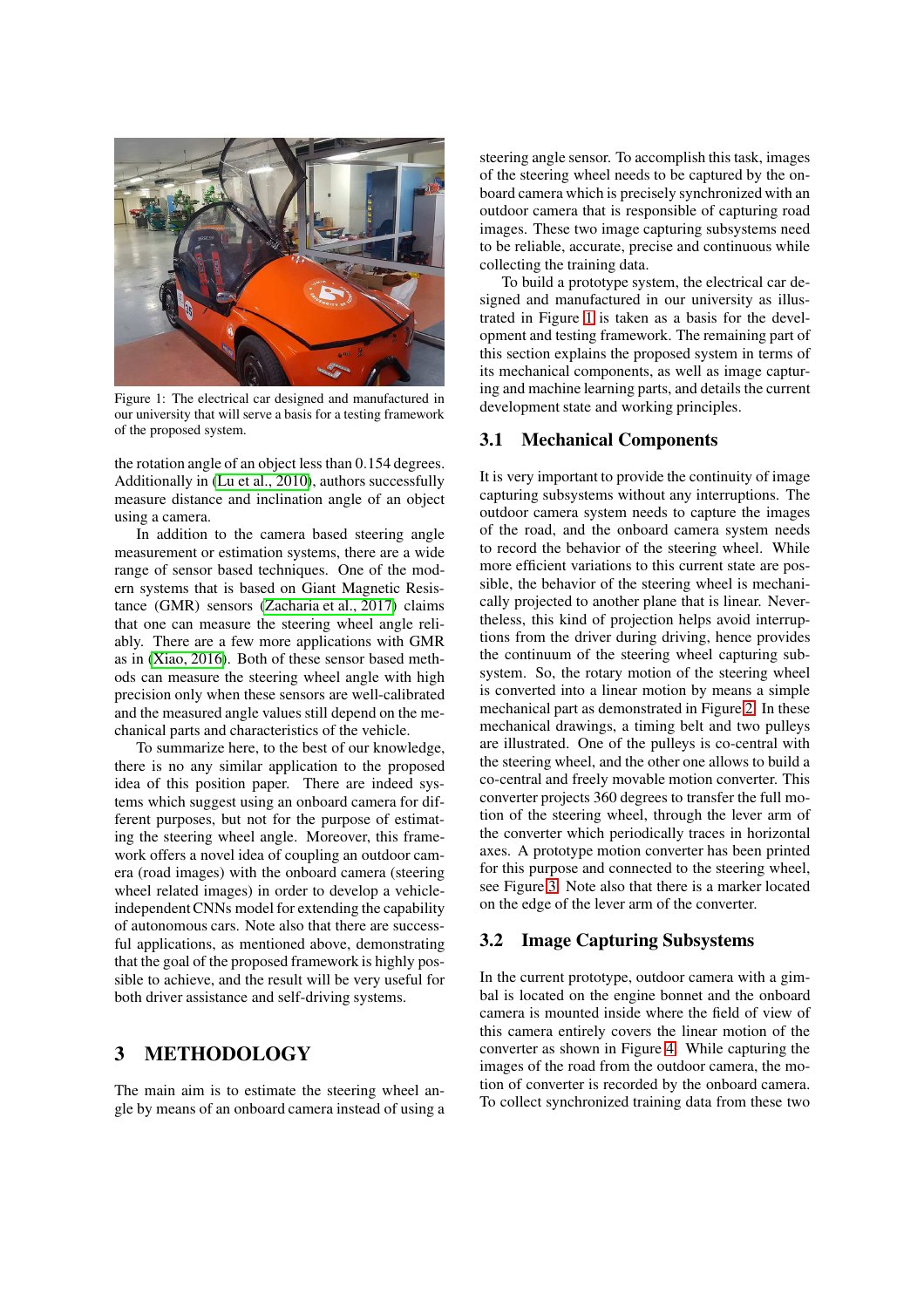

Figure 2: Mechanical drawings of the rotary to linear motion converter.



Figure 3: A prototype motion converter is connected to the steering wheel.

subsystems (for a CNNs model), some related metadata should also be collected in addition to the captured images. These meta-data includes the temperature and voltage/current levels of batteries, speed of the car, and so on. Most crucially, steering angle measurements of a well-calibrated angle sensor is needed to verify the estimated steering angles of the proposed system. Custom image class and appropriate mechanism to save objects of this class are implemented in order to keep images and related meta-data intact.

### 3.3 Machine Learning and Experiments

With the collected training images from two synchronized subsystems and specialized meta-data, a CNNs model will be constructed and trained similar to (Bojarski et al., 2016). The proposed system

will output a direct value of the steering angle, and it does not require any recalibration once it is trained successfully. More importantly, this CNNs model can possibly be used in a different car since the model parameters are not dependent on the physical aspects and hardware characteristics of the training vehicle. Moreover, possible straightforward extensions include adopting transfer learning applications for different types of vehicles such as trucks and buses.

General data flow diagram of the proposed training and validation system is given in Figure 5. The onboard main computer is NVIDIA Jetson TX2. In the training phase, the captured images from two cameras and associated meta-data are sent to this main computer and saved frame-by-frame as a custom image object. Later, the training can be accomplished offline using a more powerful computer than the onboard computer. The trained CNNs model is then validated by comparing CNNs angle estimations with the measurements of a highly accurate steering angle sensor (Bosch). This is only for one time verification of the proposed system and the CNNs model, hence later on there will not be any need of such a sensor. Additionally, the data flow diagram of the practical system



Figure 4: A prototype of the locations of outdoor and onboard cameras.



Figure 5: Data flow diagram of the training and validation system.